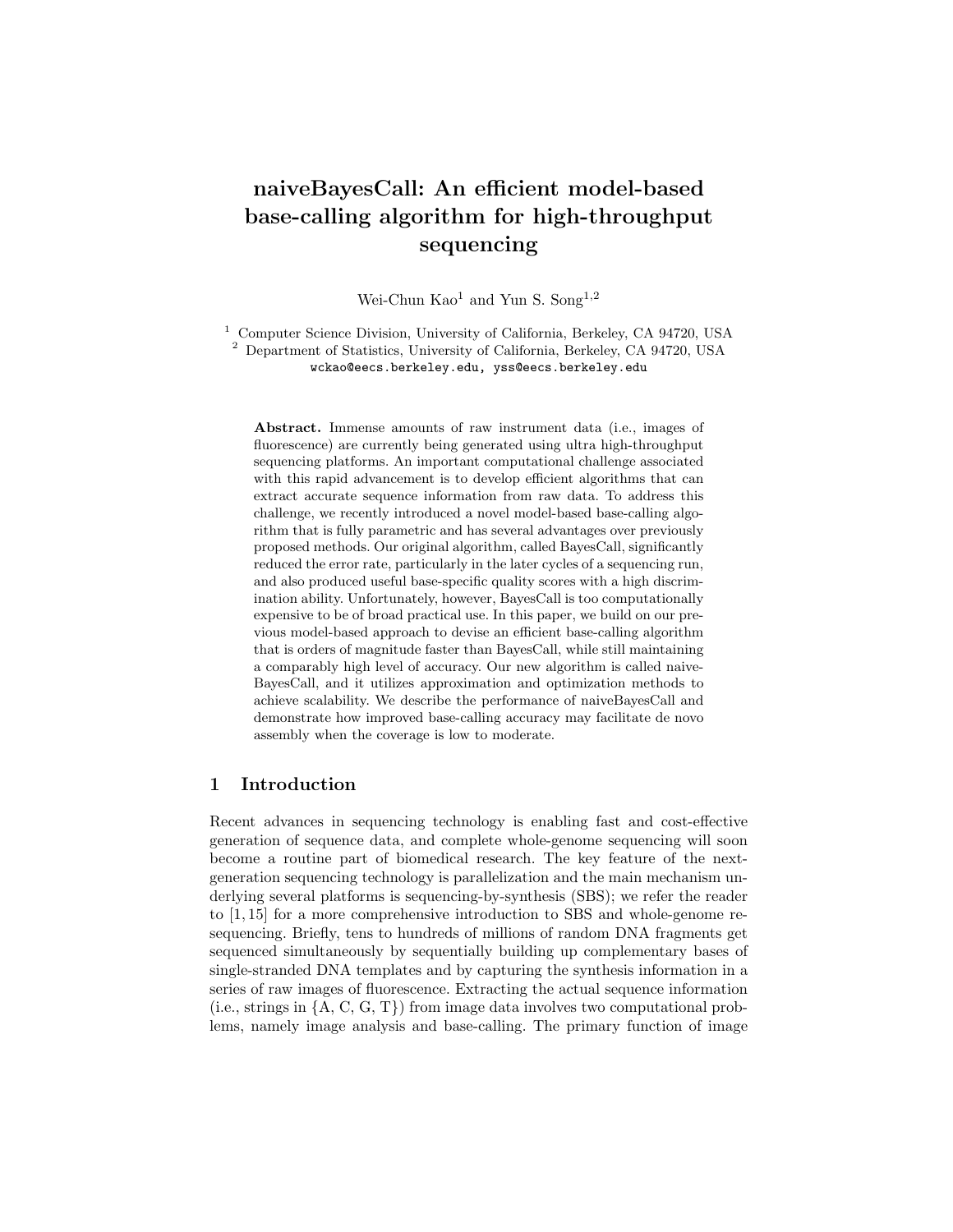analysis is to translate image data into fluorescence intensity data for each DNA fragment, while the goal of base-calling is to infer sequence information from the obtained intensity data. Although algorithms developed by the manufacturers of the next-generation sequencing platforms work reasonably well, it is widely recognized that independent researchers must develop improved algorithms for optimizing data acquisition, to reduce the error rate and to reduce the cost of sequencing by increasing the throughput per run.

At present, Illumina's Genome Analyzer (GA) is the most widely-used system among the competing next-generation sequencing platforms. In GA, SBS is carried out on a glass surface called the flow cell, which consists of 8 lanes, each with 100 tiles. In a typical sequencing run, each tile holds about a hundred thousand clusters, with each cluster containing about 1000 identical DNA templates. The overall objective is to infer the sequence information for each cluster. The base-calling software supplied with GA is called Bustard, which adopts a very efficient algorithm based on matrix inversion. Although the algorithm works very well for the early cycles of a sequencing run, it is well-known that the error rate of Bustard becomes substantial in later cycles. Reducing the error rate of base-calls and improving the accuracy of base-specific quality score will have important practical implications for assembly [3, 4, 11, 12, 14, 17, 21], polymorphism detection (especially rare ones) [2, 12], and downstream population genomics analysis of next-generation sequencing data [7, 8].

Recently, several improved base-calling algorithms [5, 9, 16, 19] have been developed for the Illumina platform. In particular, a large improvement in accuracy was achieved by our own method called BayesCall [9]. The key feature that distinguishes BayesCall from the other methods is the explicit modeling of the sequencing process. In particular, BayesCall explicitly takes residual effects into account and is the only existing base-calling algorithm that can incorporate time-dependent parameters. Importantly, parameter estimation is done unsupervised and BayesCall produces very good results even when using a very small training set consisting of only a few hundred randomly chosen clusters. This feature enables the estimation of local parameters to account for the potential differences between different tiles and lanes. Furthermore, being a fully parametric model, our approach provides information on the relative importance of various factors that contribute to the observed intensities, and such information may become useful for designing an improved sequencing technology.

Supervised machine learning is an alternative approach that other researchers have considered in the past for base-calling. For example, Alta-Cyclic [5] is a method based on the support vector machine that requires a large amount of labeled training data. To create a rich training library, in every sequencing run it requires using a control lane containing a sample with a known reference genome. Note that using such a control incurs cost and takes up space on the flow cell that could otherwise be used to sequence a sample of interest to the biologist. Furthermore, this approach cannot handle variability across lanes.

In [9], we showed that our method significantly improves the accuracy of basecalls, particularly in the later cycles of a sequencing run. In addition, we showed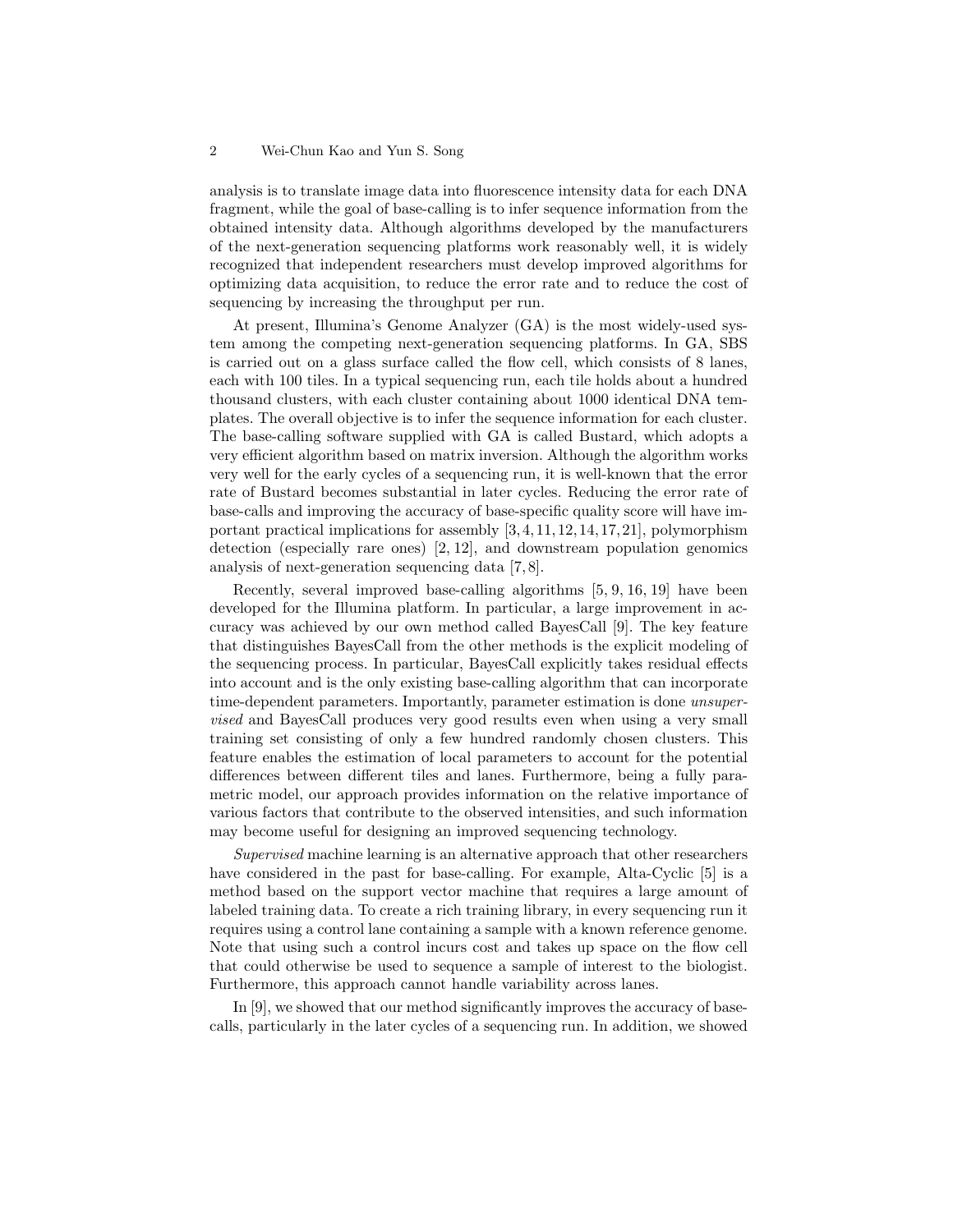that BayesCall produces quality scores with a high discrimination ability [6] that consistently outperforms both Bustard's and Alta-Cyclic's. Unfortunately, however, this improvement in accuracy came at the price of substantial increase in running time. BayesCall is based on a generative model and performs base-calls by maximizing the posterior distribution of sequences given observed data (i.e., fluorescence intensities). This step involves using the Metropolis-Hastings algorithm with simulated annealing, which is computationally expensive; it would take several days to base-call a single lane using a desktop computer. This slow running time seriously restricts the practicality of BayesCall.

The goal of this paper is to build on the ideas behind BayesCall to devise an efficient base-calling algorithm that is orders of magnitude faster than BayesCall, while still maintaining a comparably high level of accuracy. There are two computational parts to BayesCall: parameter estimation and base-calling. Since estimation of the time-dependent parameters in BayesCall can be performed progressively as the sequencing machine runs, we believe that the bottleneck is in the base-calling part. Our new algorithm is called naiveBayesCall. It is based on the same generative model as in BayesCall and employs the same parameter estimation method as before (see [9] for details). However, in contrast to BayesCall, our new algorithm avoids doing Markov chain Monte Carlo sampling in the base-calling part of the algorithm. Instead, naiveBayesCall utilizes approximation and optimization methods to achieve scalability. To test the performance of our method, we use a standard resequencing data of PhiX174 virus, obtained from a 76-cycle run on Illumina's GA II platform. Then, we demonstrate how improved base-calling accuracy may facilitate de novo assembly.

Our software implementation can be run either on an ordinary PC or on a computing cluster, and is fully compatible with the file formats used by Illumina's GA pipeline. Our software is available at http://bayescall.sourceforge.net/.

# 2 A review of the model underlying the original BayesCall algorithm

Our main goal in developing BayesCall was to model the sequencing process in GA to the best of our knowledge, by taking stochasticity into account and by explicitly modeling how errors may arise. In each cycle, ideally the synthesis process is supposed to add exactly one complementary base to each template, but, unfortunately, this process is not perfect and some templates may jump ahead (called prephasing) or lag behind (called phasing) in building up complementary strands. This is a major source of complication for base-calling. Environment factors such as temperature fluctuation also contribute to stochasticity.

Below, we briefly review the main ideas underlying BayesCall [9]. Throughout, we adopt the same notational convention as in [9]: Multi-dimensional variables are written in boldface, while scalar variables are written in normal face. The transpose of a matrix M is denoted by  $M'$ . The index t is used to refer to a particular cycle, while the index  $k$  is used to refer to a particular cluster of identical DNA templates. The total number of cycles in a run is denoted by L.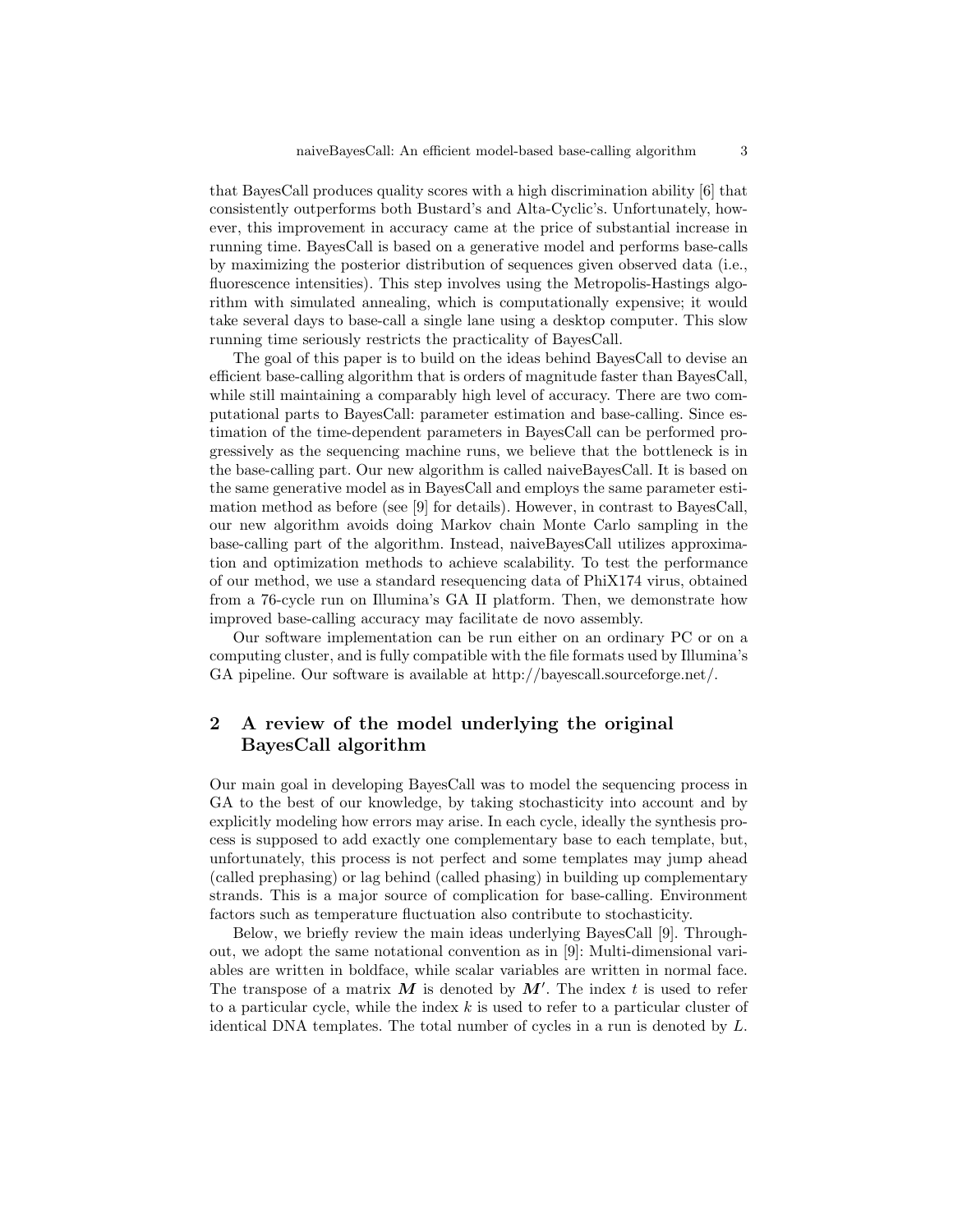4 Wei-Chun Kao and Yun S. Song



Fig. 1. The graphical model for BayesCall. The observed random variables are the intensities  $I_{t,k}$ . Base-calling is done by finding the maximum a posteriori estimates of  $S_{t,k}$ . In this illustration, the window within which we consider phasing and prephasing effects has size 5. In our implementation, we use a window of size 11.

Let  $e_i$  denote a 4-component column unit vector with a 1 in the *i*<sup>th</sup> entry and 0s elsewhere. We use the basis with A, C, G, T corresponding to indices  $1, 2, 3, 4$ , respectively.

BayesCall is founded on a graphical model, illustrated in Figure 1. It involves the following random variables:

Sequence  $(S_k)$ : We use  $S_k = (S_{1,k}, \ldots, S_{L,k})$ , with  $S_{t,k} \in \{e_A, e_C, e_G, e_T\}$ , to denote the 4-by-L binary sequence matrix corresponding to the complementary sequence of the DNA templates in cluster  $k$ . The main goal of base-calling is to infer  $S_k$  for each cluster k. We assume a uniform prior on sequences:

$$
\boldsymbol{S}_{t,k} \sim \text{Unif}(\boldsymbol{e}_A, \boldsymbol{e}_C, \boldsymbol{e}_G, \boldsymbol{e}_T).
$$

If the genome-wide nucleotide distribution of the sample is known, then that distribution may be used here instead, which should improve the accuracy of base-calls.

Active template density  $(\Lambda_{t,k})$ : In BayesCall, fluctuation in fluorescence intensity over time is explicitly modeled using a random variable  $\Lambda_{t,k}$  that corresponds to the per-cluster density of templates that are "active" (i.e., able to synthesize further) at cycle t in cluster k. Given  $\Lambda_{t-1,k}$  from the previous cycle,  $\Lambda_{t,k}$ is distributed as a 1-dimensional normal distribution with mean  $(1 - d_t)A_{t-1,k}$ and variance  $(1-d_t)^2 A_{t-1,k}^2 \sigma_t^2$ :

$$
A_{t,k}|A_{t-1,k} \sim \mathcal{N}((1-d_t)A_{t-1,k}, (1-d_t)^2 A_{t-1,k}^2 \sigma_t^2). \tag{1}
$$

Intensities  $(I_{t,k})$ : We use  $I_{t,k} = (I_{t,k}^A, I_{t,k}^C, I_{t,k}^T, I_{t,k}^T)' \in \mathbb{R}^{4 \times 1}$  to denote the fluorescence intensities of A, C, G, T channels at cycle  $t$  in cluster  $k$ , after subtracting out the background signals. These are the observed random variables in our graphical model.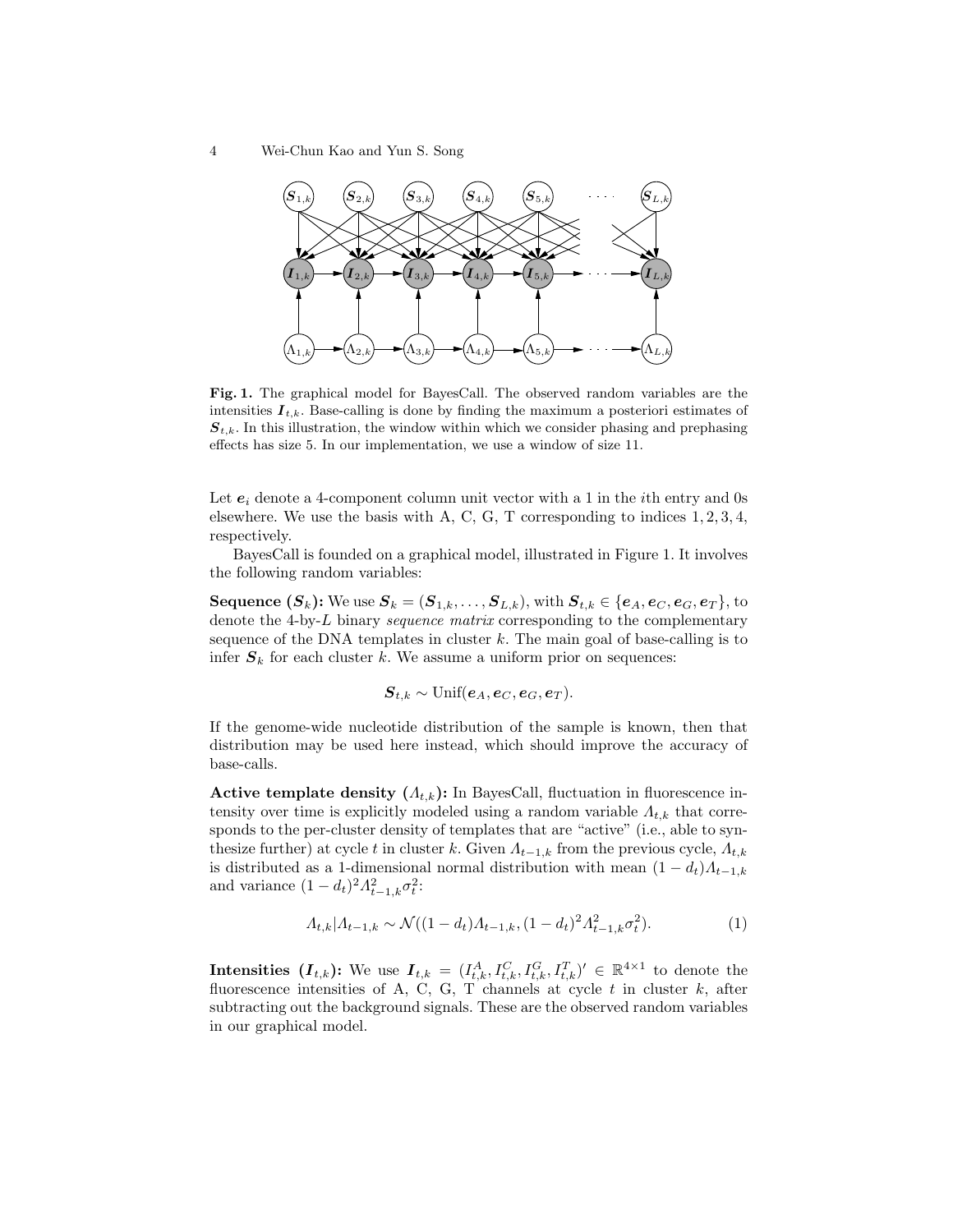As mentioned above, the DNA synthesis process is not perfect and may go out of "phase." In Bustard and BayesCall, the synthesis process in a cycle is modeled by a Markov model in which the position of the terminating complementary nucleotide of a given template changes from  $i$  to  $j$  according to the transition matrix  $\boldsymbol{P} = (P_{ij})$  given by

$$
P_{ij} = \begin{cases} p, & \text{if } j = i, \\ 1 - p - q, \text{ if } j = i + 1, \\ q, & \text{if } j = i + 2, \\ 0, & \text{otherwise,} \end{cases}
$$

where  $0 \leq i, j \leq L$ . Here, p denotes the probability of phasing (i.e., no new base is synthesized during the cycle), while  $q$  denotes the probability of prephasing (i.e., two bases are synthesized). Normal synthesis of a single complementary nucleotide occurs with probability  $1 - p - q$ . At cycle 0, we assume that all templates start at position 0; i.e., no nucleotide has been synthesized. Note that the  $(i, j)$  entry of the matrix  $\mathbf{P}^t$  corresponds to the probability that a terminator at position  $i$  moves to position  $j$  after  $t$  cycles.

Define  $Q_{it}$  as the probability that a template terminates at position j after t cycles. It is easy to see that  $Q_{jt} = [\mathbf{P}^t]_{0,j}$ , the  $(0, j)$  entry of the matrix  $\mathbf{P}^t$ . We use  $Q_t$  to denote column t of the L-by-L matrix  $Q = (Q_{jt})$ . In practice,  $Q_t$ will have only a few dominant components, with the rest being very small. More precisely, the dominant components will be concentrated about the tth entry. Therefore, at cycle  $t$ , we simplify the computation by considering phasing and prephasing effects only within a small window w about position t. Let  $Q_t^w$  denote the L-dimensional column vector obtained from  $Q_t$  by setting the entries outside the window to zero. Hence, the concentration of active templates in cluster  $k$ with A, C, G, T terminating complementary nucleotide can be approximated by the following 4-dimensional vector:

$$
\mathbf{Z}_{t,k}^w = A_{t,k} \mathbf{S}_k \mathbf{Q}_t^w. \tag{2}
$$

The four fluorophores used to distinguish different terminating nucleotides have overlapping spectra [20], and this effect can be modeled as  $\boldsymbol{X}_t \boldsymbol{Z}^w_{t,k}$ , where  $\boldsymbol{X}_t \in$  $\mathbb{R}^{4\times4}$  is a matrix called the *crosstalk* matrix, with  $(X_t)_{ij}$  denoting the response in channel i due to fluorescence of a unit concentration of base  $i$ . (We refer the reader to [13] for discussion on estimating  $X_t$ .)

In addition to phasing and prephasing effects, we observed other residual effects that propagate from one cycle to the next. We found that modeling such extra residual effects improves the base-call accuracy. In BayesCall, we introduced parameters  $\alpha_t$  and assumed that the observed intensity  $I_{t,k}$  at cycle t contains the residual contribution  $\alpha_t(1 - d_t)\mathbf{I}_{t-1,k}$  from the previous cycle. In summary, the mean fluorescence intensity for cluster  $k$  at cycle  $t$  is given by

$$
\boldsymbol{\mu}_{t,k} = \boldsymbol{X}_t \boldsymbol{Z}_{t,k}^w + \alpha_t (1 - d_t) \boldsymbol{I}_{t-1,k},
$$
\n(3)

with  $I_{0,k}$  defined as the zero vector **0**. Finally, with the assumption that the background noise at cycle  $t$  is distributed as Gaussian white noise with zero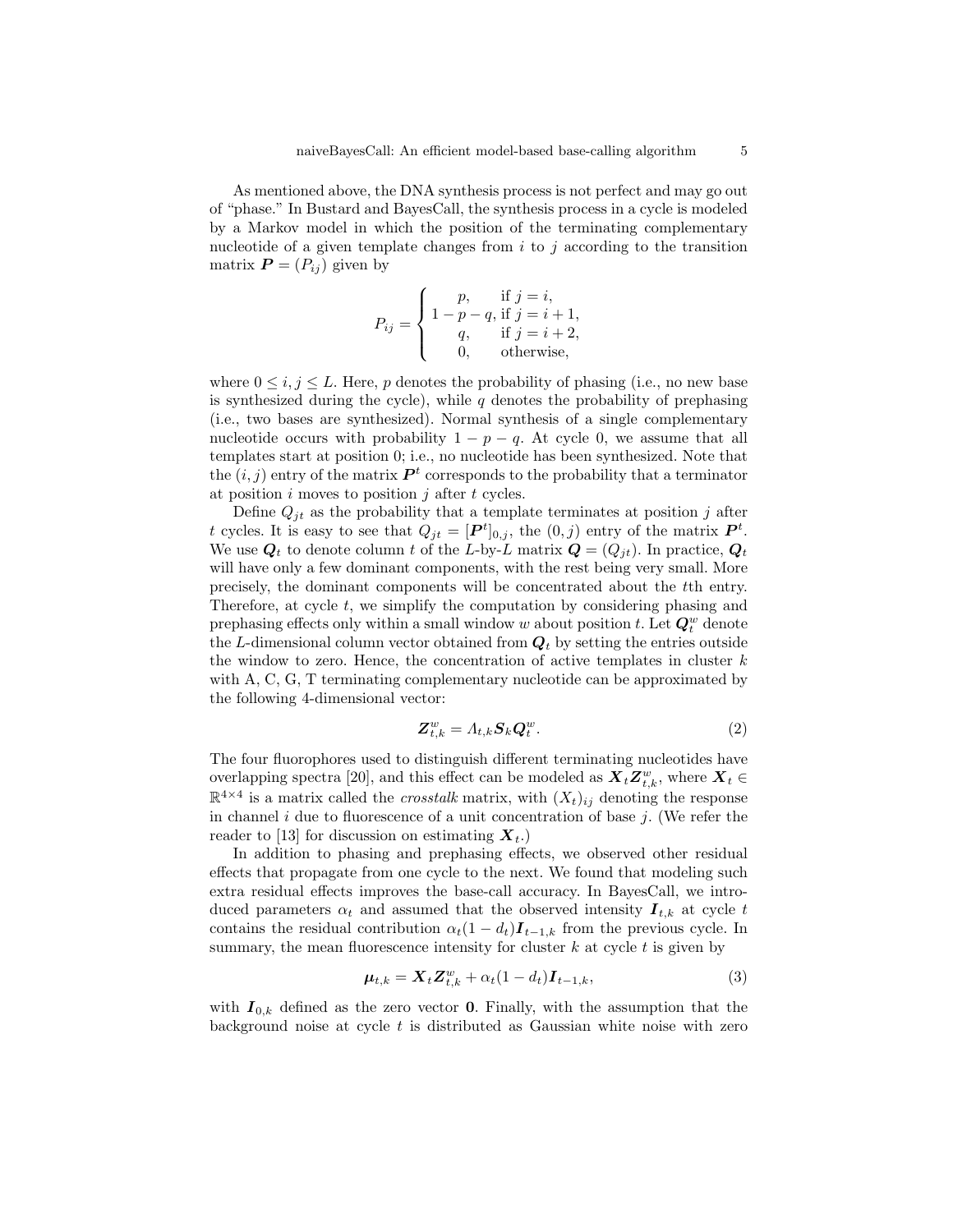mean and covariance matrix  $||\mathbf{Z}_{t,k}^w||^2\mathbf{\Sigma}_t$ , where  $||\cdot||$  denotes the 2-norm, the observed fluorescence intensity in BayesCall is distributed as the following 4 dimensional normal distribution:

$$
\boldsymbol{I}_{t,k}|\boldsymbol{I}_{t-1,k},\boldsymbol{S}_k,\boldsymbol{\Lambda}_{t,k} \sim \mathcal{N}(\boldsymbol{\mu}_{t,k},\|\boldsymbol{Z}_{t,k}^w\|^2\boldsymbol{\Sigma}_t),
$$
\n(4)

where the mean is shown in (3).

In BayesCall, global parameters  $p, q$ , and cycle-dependent parameters  $d_t, \alpha_t$ ,  $\sigma_t, X_t, \Sigma_t$  are estimated using the expectation-maximization (EM) algorithm, combined with Monte-Carlo integration via the Metropolis-Hastings algorithm.

### 3 naiveBayesCall: a new algorithm

We now describe our new algorithm naiveBayesCall. As mentioned in Introduction, it is based on the same graphical model as in BayesCall, and we employ the method detailed in [9] to estimate the parameters in the model. The main novelty of naiveBayesCall is in the base-calling part of the method. We divide the presentation of our new base-calling algorithm into two parts. First, we propose a hybrid algorithm that combines the model described in Section 2 with the matrix inversion approach employed in Bustard. Then, we use the hybrid algorithm to initialize an optimization procedure that both improves the base-call accuracy and produces useful per-base quality scores.

#### 3.1 A hybrid base-calling algorithm

We present a new inference algorithm for the model described in Section 2. The main strategy is to avoid direct inference of the continuous random variables  $\Lambda_{t,k}$ . First, for each cycle t, we estimate the average concentration  $c_t$  of templates within each tile. In [9], we showed that the magnitude of the fluctuation rate  $d_t$  (c.f., (1)) is typically very small (less than 0.03) for all  $1 \le t \le L$ . Hence, assuming that  $d_t$  is close to zero for all t, we estimate the tile-wide average concentration  $c_t$  using

$$
c_t = \frac{1}{K} \sum_{k=1}^{K} \sum_{b=1}^{4} \max(0, [\boldsymbol{X}_t^{-1} (\boldsymbol{I}_{t,k} - \alpha_t \boldsymbol{I}_{t-1,k})]_b), \tag{5}
$$

where K denotes the total number of clusters in the tile and  $[y]_b$  denotes the bth component of vector y. The above  $c_t$  serves as our estimate of  $\Lambda_{t,k}$  for all clusters  $k$  within the same tile. Using this estimate, we define

$$
\tilde{\boldsymbol{I}}_{t,k} = \left(\boldsymbol{I}_{t,k} - \alpha_t \frac{c_t}{c_{t-1}} \boldsymbol{I}_{t-1,k}\right)_+, \qquad (6)
$$

where  $(y)$ <sub>+</sub> denotes the vector obtained from y by replacing all negative components with zeros. Note that subtracting  $\alpha_t \frac{c_t}{c_{t-1}} \mathbf{I}_{t-1,k}$  from  $\mathbf{I}_{t,k}$  accounts for the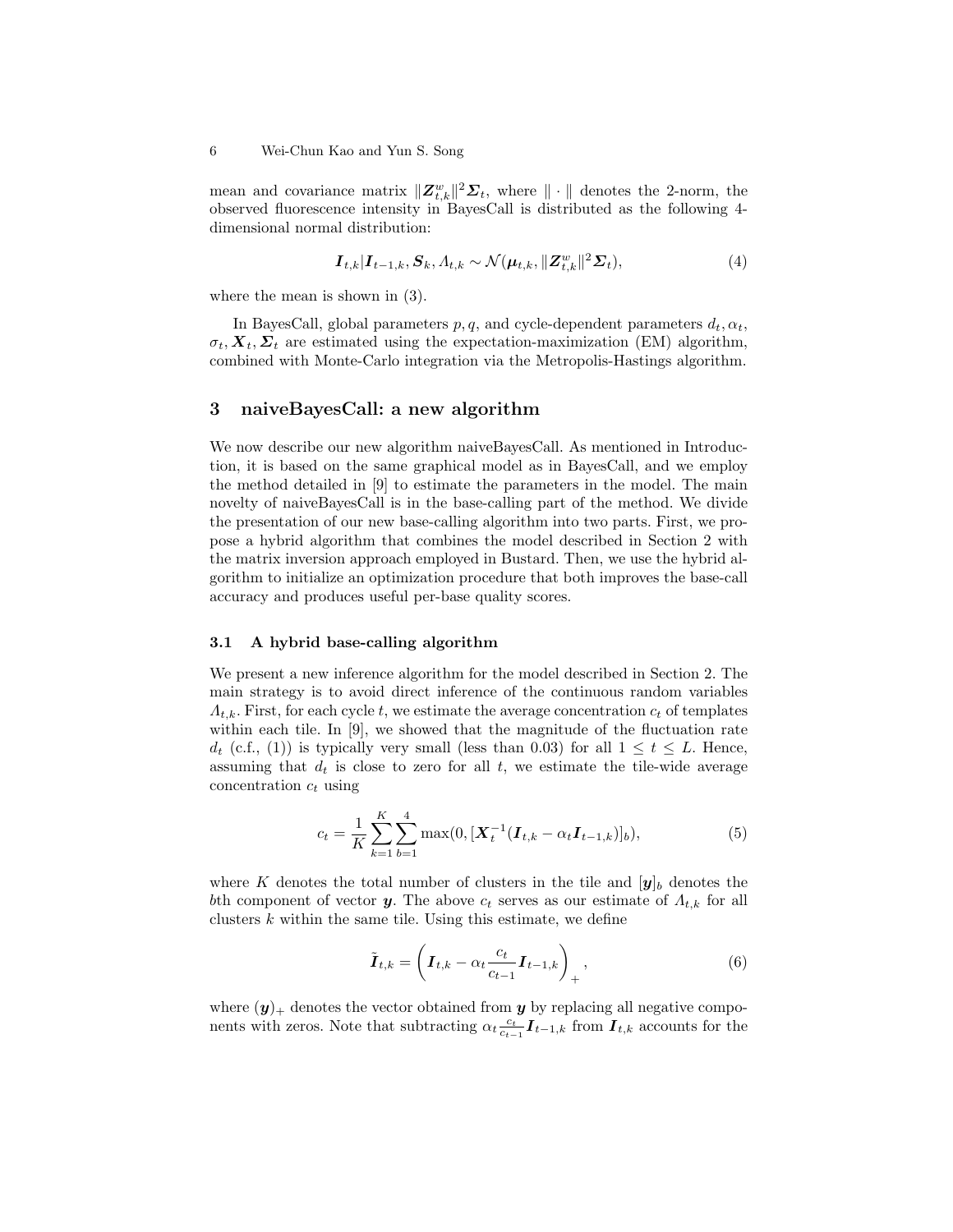| Algorithm 1 Hybrid Algorithm |  |  |
|------------------------------|--|--|
|                              |  |  |

| for all tiles do                                                                   |
|------------------------------------------------------------------------------------|
| for all cycles $1 \le t \le L$ do                                                  |
| Estimate concentration $c_t$ for each cycle t according to (5).                    |
| end for                                                                            |
| for all clusters $1 \leq k \leq K$ do                                              |
| Compute residual-corrected intensities $I_k$ using (6).                            |
| Compute concentration matrix $\mathcal{Z}_k$ according to (7).                     |
| Correct for phasing and prephasing effect using $(8)$ .                            |
| Infer $S_{1,k}^H, \ldots, S_{L,k}^H$ using (9) and output the associated sequence. |
| end for                                                                            |
| end for                                                                            |

residual effect modeled in (3). The ratio  $\frac{c_t}{c_{t-1}}$  rescales  $\boldsymbol{I}_{t-1,k}$  so that its norm is similar to that of  $I_{t,k}$ .

After determining  $I_{t,k}$ , the rest of the hybrid base-calling algorithm resembles Bustard. (For a detailed description of Bustard, see [9].) First, for each cycle  $t$ , we estimate the cluster-specific normalized concentration of four different bases using

$$
\mathcal{Z}_{t,k} = (\mathcal{Z}_{t,k}^A, \mathcal{Z}_{t,k}^C, \mathcal{Z}_{t,k}^G, \mathcal{Z}_{t,k}^T)' = \frac{1}{c_t} (\mathbf{X}_t^{-1} \tilde{\boldsymbol{I}}_{t,k})_+, \tag{7}
$$

where  $X_t$  is the 4-by-4 crosstalk matrix at cycle t (see previous section). Normalizing by the tile-wide average  $c_t$  is to make the total concentration stay roughly the same across all cycles. Note that  $\mathcal{Z}_{t,k}$  is an estimate of the concentration vector shown in (2). Now, we let  $\mathcal{Z}_k = (\mathcal{Z}_{1,k}, \ldots, \mathcal{Z}_{L,k})$  and use the following formula to correct for phasing and prephasing effects:

$$
\mathcal{Z}_k(\mathbf{Q}^w)^{-1},\tag{8}
$$

where  $\mathbf{Q}^w = (\mathbf{Q}_1^w, \dots, \mathbf{Q}_L^w)$  is the L-by-L phasing-prephasing matrix defined in Section 2. Finally, for  $t = 1, \ldots, L$ , the row index of the largest value in column t of  $(8)$  is called as the tth base of the DNA templates in cluster k:

$$
\mathbf{S}_{t,k}^H = \underset{b \in \{A, C, G, T\}}{\operatorname{argmax}} \left[ \mathbf{\mathcal{Z}}_k(\mathbf{Q}^w)^{-1} \right]_{b,t}.
$$
 (9)

Algorithm 1 summarizes the hybrid base-calling algorithm just described.

The performance of the hybrid algorithm will be discussed in Section 4. We will see that, with the parameters estimated in BayesCall, our simple hybrid algorithm already outperforms Bustard.

#### 3.2 Estimating  $\Lambda_k$  via optimization and computing quality scores

In this section, we devise a method to improve the hybrid algorithm described above and to compute base-specific quality score. The Viterbi algorithm [18] has been widely adopted as a dynamic programming algorithm to find the most probable path of states in a hidden Markov Model. There are two source of difficulty in applying the Viterbi algorithm to our problem: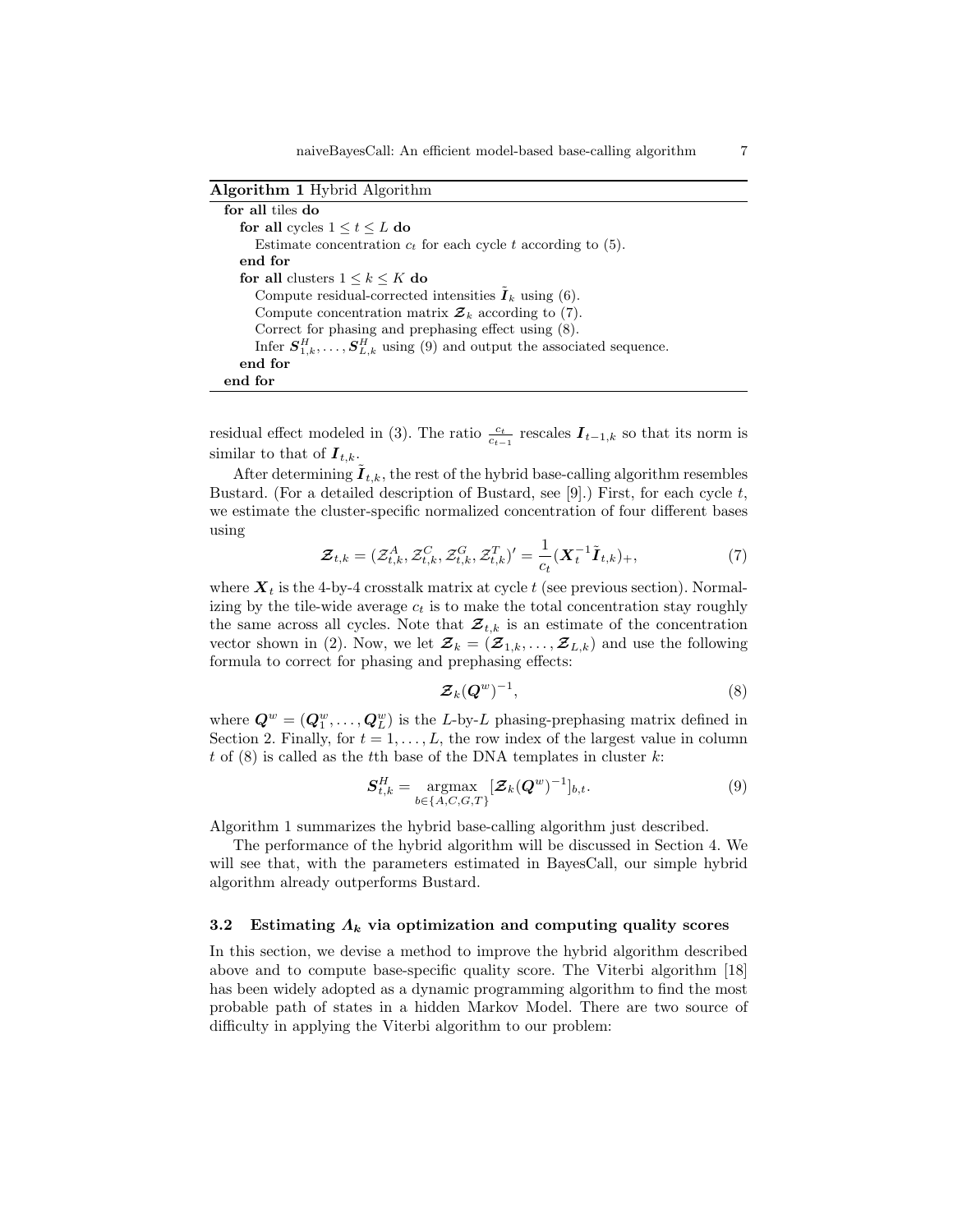Algorithm 2 naiveBayesCall Algorithm

for all clusters  $k$  do Initialize  $S_k^{(0)} = (S_{1,k}^H, \ldots, S_{L,k}^H)$  using Algorithm 1. for  $1 \le t \le L$  do for  $b \in \{A, C, G, T\}$  do Find  $\lambda_{t,k}^b = \operatorname{argmax}_{\lambda} L_{t,k}^b(\lambda)$ , where  $L_{t,k}^b(\lambda)$  is defined as in (10). Compute base-specific quality score  $Q(b)$  using (14) and (15). end for Set  $s_{t,k} = \operatorname{argmax}_{b \in \{A, C, G, T\}} L_{t,k}^b(\lambda_{t,k}^b)$ . Update  $\boldsymbol{S}_k^{(t)} = \mathcal{R}_{t,s_{t,k}}(\boldsymbol{S}_k^{(t-1)}).$ end for Call  $s_{1,k}, \ldots, s_{L,k}$  as the inferred sequence and output base-specific quality scores. end for

- 1. Our model is a high order Markov model, so path tracing can be computationally expensive. This complexity arises from modeling phasing and prephasing effects. Recall that the observation probability at a given cycle t depends on all hidden random variables  $S_{i,k}$  with i within a window w about  $t$ . In [9], we used 11 for the window size.
- 2. In addition to the discrete random variables  $S_k = (S_{1,k}, \ldots, S_{L,k})$  for the DNA sequence, our model contains continuous hidden random variables  $\Lambda_k = (A_{1,k}, \ldots, A_{L,k}),$  but the Viterbi algorithm cannot handle continuous variables. One might try to address this problem by marginalizing out  $\Lambda_k$ , but it turns out that the maximum a posteriori (MAP) estimate of  $\Lambda_k$ is useful for computing quality scores.

To address the first problem, we obtain a good initial guess of hidden variables  $S_k$ and use it to break the high order dependency. To cope with the second problem, we adopt a sequential approach. Algorithm 2 summarizes our naiveBayesCall algorithm and a detailed description is provided below.

Our algorithm iteratively estimates  $\Lambda_{t,k}$  and updates  $S_{t,k}$ , starting with  $t = 1$ and ending at  $t = L$ . Let  $S_k^{(i)}$  $\kappa$ <sup>(*i*</sup>) denote the sequence matrix after the *i*<sup>th</sup> iteration. We initialize  $S_k^{(0)} = S_k^H$ , where  $S_k^H = (S_{1,k}^H, \ldots, S_{L,k}^H)$  is obtained using the hybrid algorithm described in Section 3.1. Let  $s_{t,k}$  denote the base (i.e., A, C, G, or T) called by naiveBayesCall for position  $t$  of the DNA sequence in cluster k. At iteration t, the first  $t-1$  bases  $s_{1,k},\ldots,s_{t-1,k}$  have been called and the vectors  $S_{1,k}, \ldots, S_{t-1,k}$  have been updated accordingly. The following procedures are performed at iteration t:

**Optimization:** Our inference of  $\Lambda_{t,k}$  depends on the base at position t, which has not been called yet. We use  $\lambda_{t,k}^b$  to denote the inferred value of  $\Lambda_{t,k}$ , given that the base at position t is b. For a given base  $b \in \{A, C, G, T\}$ , we define the log-likelihood function

$$
L_{t,k}^{b}(\lambda) = \begin{cases} \log \mathbb{P}[I_{t,k}|I_{t-1,k}, \mathcal{R}_{t,b}(S_{k}^{(t-1)}), \lambda], & \text{if } t = 1, \\ \log \mathbb{P}[\lambda|\lambda_{t-1,k}^{s_{t-1,k}}] + \log \mathbb{P}[I_{t,k}|I_{t-1,k}, \mathcal{R}_{t,b}(S_{k}^{(t-1)}), \lambda], & \text{if } t > 1, \end{cases}
$$
(10)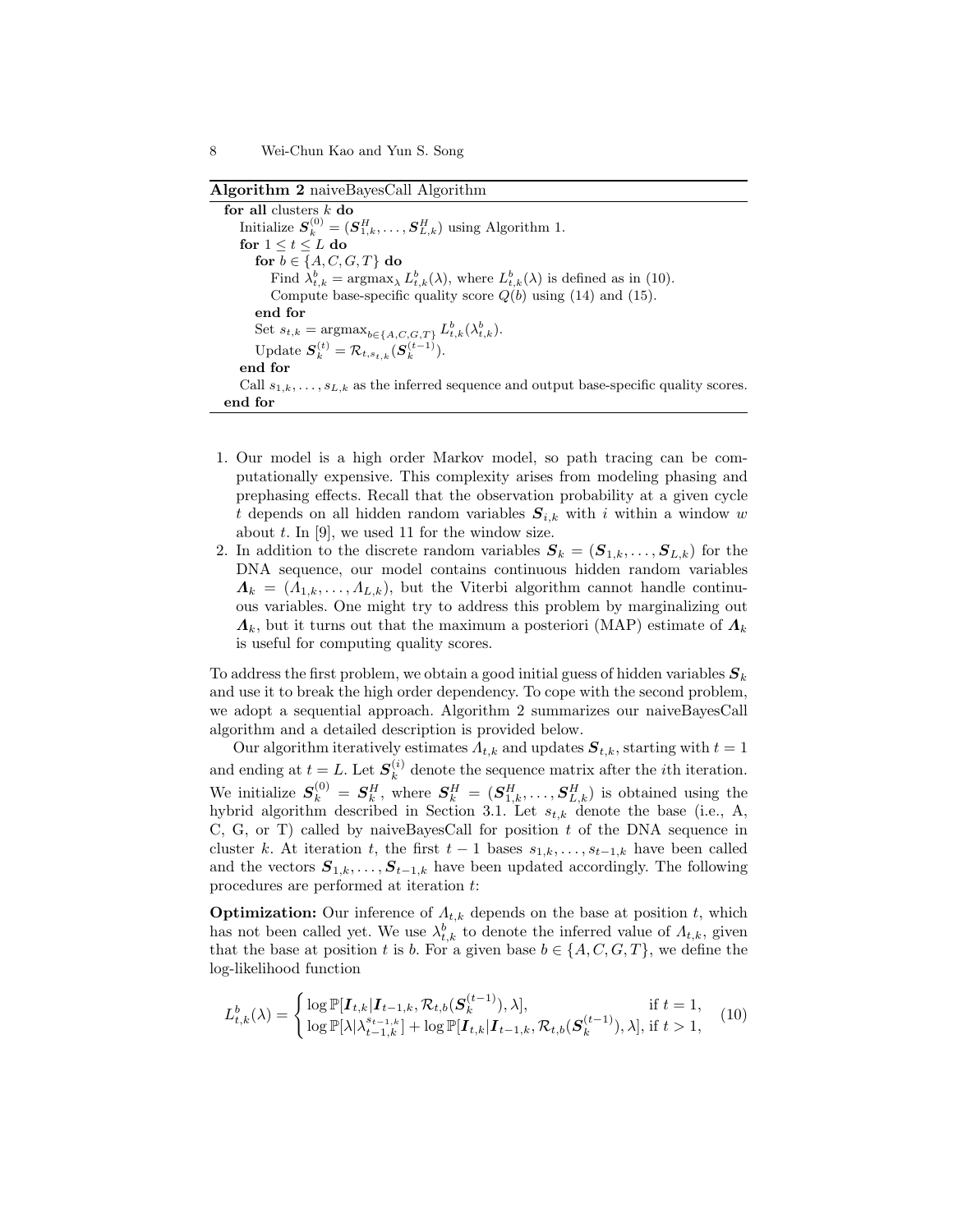where  $\mathcal{R}_{t,b}(\boldsymbol{S}_k^{(t-1)})$  $\binom{t-1}{k}$  denotes the sequence matrix obtained by replacing column t of  $S_k^{(t-1)}$  with the unit column vector  $e_b$ , the probability  $\mathbb{P}[\lambda|\lambda_{t-1,k}^{s_{t-1,k}}]$  is defined in (1), and observation likelihood  $\mathbb{P}[\bm{I}_{t,k}|\bm{I}_{t-1,k}, \mathcal{R}_{t,b}(\bm{S}_k^{(t-1)})]$  $\binom{(t-1)}{k}$ ,  $\lambda$  is defined by  $(2)$ – (4), More exactly,

$$
\mathbb{P}[\boldsymbol{I}_{t,k}|\boldsymbol{I}_{t-1,k},\mathcal{R}_{t,b}(\boldsymbol{S}_k^{(t-1)}),\lambda] \approx \phi(\boldsymbol{I}_{t,k};\lambda \boldsymbol{X}_t \boldsymbol{z}_{t,k}^{w,b} + \alpha_t (1-d_t)\boldsymbol{I}_{t-1,k},\|\lambda \boldsymbol{z}_{t,k}^{w,b}\|^2 \boldsymbol{\Sigma}_t),
$$
\n(11)

where  $\boldsymbol{z}_{t,k}^{w,b} = \mathcal{R}_{t,b}(\boldsymbol{S}_{k}^{(t-1)})$  $(k+1)$ ) $Q_t^w$  is an unscaled concentration vector and  $\phi(\cdot;\mu,\Sigma)$ is the probability density function of a multivariate normal distribution with mean vector  $\mu$  and covariance matrix  $\Sigma$ . For each  $b \in \{A, C, G, T\}$ , we estimate  $\lambda_{t,k}^b$  using the following optimization:

$$
\lambda_{t,k}^b = \underset{\lambda}{\operatorname{argmax}} L_{t,k}^b(\lambda). \tag{12}
$$

Our implementation of naiveBayesCall uses the golden section search method [10] to solve the 1-dimension optimization problem in (12).

**Base-calling:** The nucleotide at position  $t$  is called as

$$
s_{t,k} = \underset{b \in \{A, C, G, T\}}{\operatorname{argmax}} \max_{\lambda} L_{t,k}^b(\lambda) = \underset{b \in \{A, C, G, T\}}{\operatorname{argmax}} L_{t,k}^b(\lambda_{t,k}^b),\tag{13}
$$

and the sequence matrix is updated accordingly:  $S_k^{(t)} = \mathcal{R}_{t,s_{t,k}}(S_k^{(t-1)})$  $\binom{(t-1)}{k}$ . **Quality score:** For position  $t$ , the probability of observing  $b$  is estimated by

$$
\mathbb{P}(b) = \frac{\phi(\mathbf{I}_{t,k}; \lambda_{t,k}^b \mathbf{X}_t z_{t,k}^{w,b} + \alpha_t (1 - d_t) \mathbf{I}_{t-1,k}, ||\lambda_{t,k}^b z_{t,k}^{w,b}||^2 \mathbf{\Sigma}_t)}{\sum_{x \in \{A, C, G, T\}} \phi(\mathbf{I}_{t,k}; \lambda_{t,k}^x \mathbf{X}_t z_{t,k}^{w,x} + \alpha_t (1 - d_t) \mathbf{I}_{t-1,k}, ||\lambda_{t,k}^x z_{t,k}^{w,x}||^2 \mathbf{\Sigma}_t)},\tag{14}
$$

and the quality score for base  $b$  is given by

$$
Q(b) = 10 \log_{10} \left[ \frac{\mathbb{P}(b)}{1 - \mathbb{P}(b)} \right]. \tag{15}
$$

#### 4 Results

In this section, we compare the performance of our new algorithm naiveBayesCall with that of Bustard, Alta-Cyclic [5], and our original algorithm BayesCall [9].

#### 4.1 Data and test setup

In our empirical study, we used a standard resequencing data of PhiX174 virus, provided to us by the DPGP Sequencing Lab at UC Davis. The data were obtained from a 76-cycle run on the Genome Analyzer II platform, with the viral sample in a single lane of the flow cell. The lane consisted of 100 tiles, containing a total of 14,820,478 clusters. Illumina's base-calling pipeline, called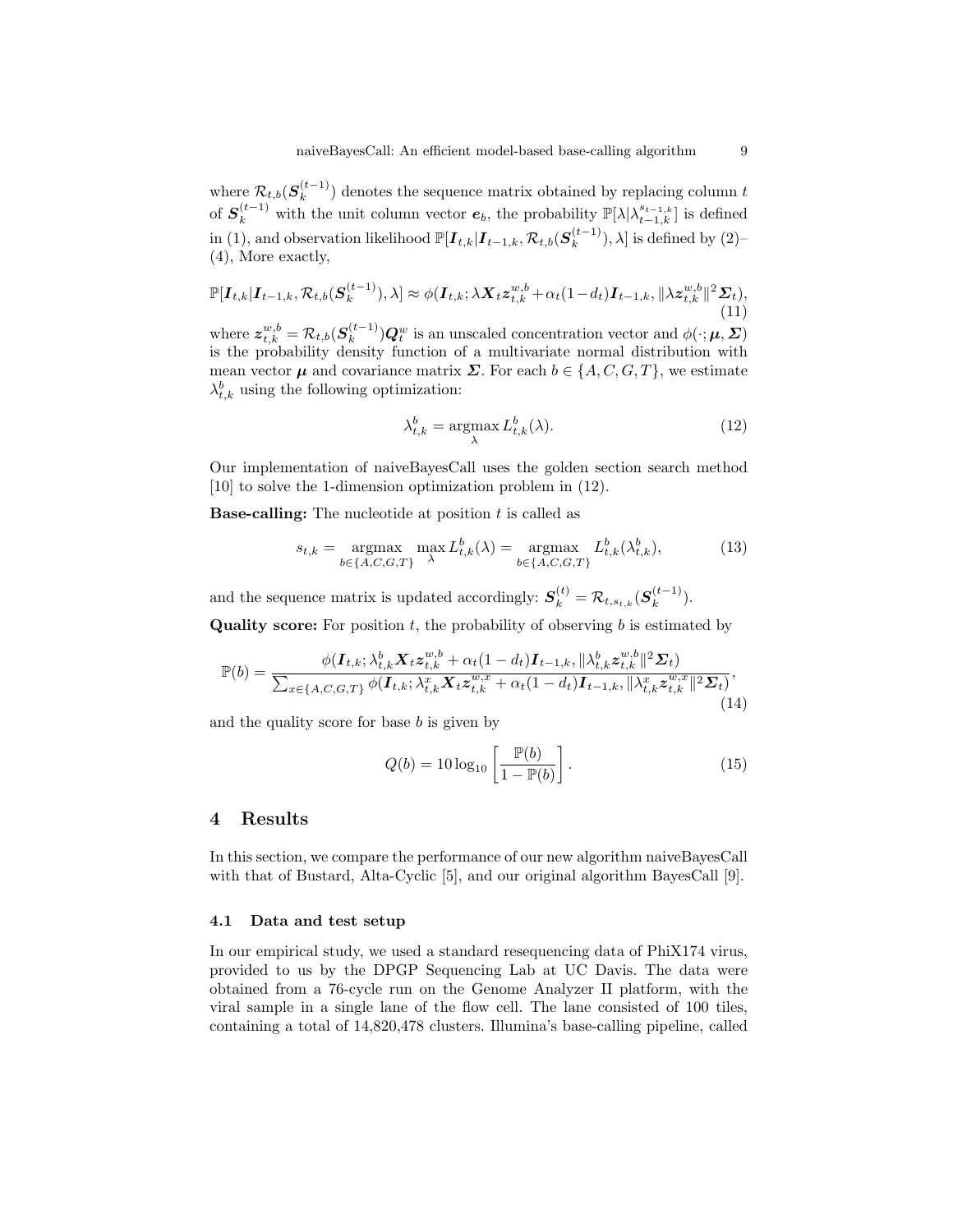#### 10 Wei-Chun Kao and Yun S. Song

Integrated Primary Analysis and Reporting, was applied to the image data to generate intensity files.

The entire intensity data were used to train Alta-Cyclic and BayesCall. Further, since Alta-Cyclic requires a labeled training set, the reads base-called by Bustard and the PhiX174 reference genome were also provided to Alta-Cyclic. To estimate parameters in BayesCall and naiveBayesCall, the intensity data for only 250 randomly chosen clusters were used.

To create a classification data set for testing the accuracy of the four basecalling algorithms, the sequences base-called by Bustard were aligned against the PhiX174 reference genome, and those reads containing more than 22 mismatches (i.e., with more than 30% of difference) were discarded. This filtering step reduced the total number of clusters to 6,855,280, and the true sequence associated with each cluster was assumed to be the 76-bp string in the reference genome onto which the alignment algorithm mapped the sequence base-called by Bustard. The same set of clusters was used to test the accuracy of all four methods.

Note that since the classification data set was created by dropping those clusters for which Bustard produced many errors, the above experiment setup slightly favored Bustard. Also, it should be pointed out that since Alta-Cyclic was trained on the entire lane, it actually had access to the entire testing data set during the training phase.

#### 4.2 Improvement in running time

The experiments were done on a Mac Pro with two quad-core 3.0GHz Intel Xeon processors, utilizing all eight cores. Table  $1(a)$  shows the training time and the prediction time of Alta-Cyclic, BayesCall, and naiveBayesCall. The times reported in Table  $1(a)$  are for the full-lane of data. The training time of naive-BayesCall is the same as that of BayesCall, since naiveBayesCall currently uses the same parameter estimation method as in BayesCall. Although the training time of BayesCall is longer than that of Alta-Cyclic, we point out that, in principle, the cycle-dependent parameters in BayesCall can be estimated progressively as the sequencing machine runs (a run currently takes about 10 days). This advantage comes from the fact that BayesCall can be trained without labeled training data. As Table 1(a) illustrates, naiveBayesCall dramatically improves the base-calling time over BayesCall, delivering about 60X speedup. This improvement makes our model-based base-calling approach practical.

#### 4.3 Summary of base-call accuracy

Table 1(b) shows the overall base-call accuracy of the four different methods. The columns under the label "4 Tiles" show the results for only 4 out of the 100 tiles in the lane. Since it would take more than 15 days for BayesCall to call bases for the entire lane, it was not used in the full-lane study. Both Bustard and Alta-Cyclic were trained on the full-lane data. To train BayesCall for the 4-tile data, we randomly chose 250 clusters from each tile to estimate tile-specific parameters,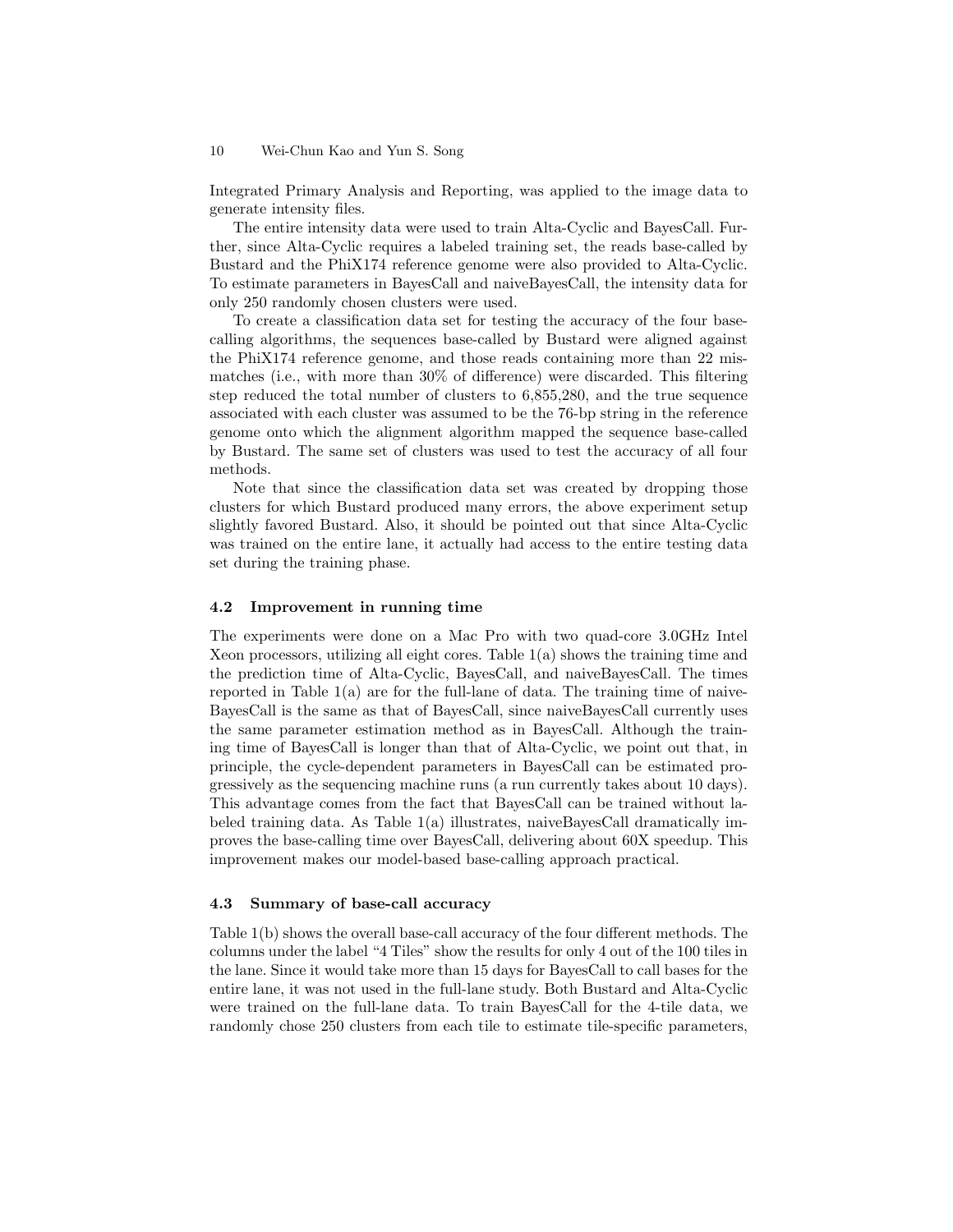Table 1. Comparison of overall performance results (a) Running times (in hours). (b) Base-call error rates. BayesCall's testing time was estimated from that for 4 tiles of data. The "by-base" error rate refers to the ratio of the number of miscalled bases to the total number of base-calls made, while the "by-read" error rate refers to the ratio of the number of reads each with at least one miscalled base to the total number of reads considered.

| (a)                |      |                       |  |  |  |  |  |  |
|--------------------|------|-----------------------|--|--|--|--|--|--|
|                    |      | Training Testing Time |  |  |  |  |  |  |
|                    | Time | for Full-Lane         |  |  |  |  |  |  |
| Alta-Cyclic        | 10   | 44                    |  |  |  |  |  |  |
| $_{\rm BayesCall}$ | 19   | 362.5                 |  |  |  |  |  |  |
| naiveBayesCall     | 19   |                       |  |  |  |  |  |  |

 $(h)$ 

| 1 D J          |                                 |        |           |           |  |  |  |  |  |
|----------------|---------------------------------|--------|-----------|-----------|--|--|--|--|--|
|                | 4 Tiles                         |        | Full-Lane |           |  |  |  |  |  |
|                | By-base By-read By-base By-read |        |           |           |  |  |  |  |  |
| Bustard        | 0.0098                          | 0.2656 | 0.0103    | 0.2705    |  |  |  |  |  |
| Alta-Cyclic    | 0.0097                          | 0.3115 | 0.0101    | 0.3150    |  |  |  |  |  |
| BavesCall      | 0.0076                          | 0.2319 | NA        | <b>NA</b> |  |  |  |  |  |
| naiveBayesCall | 0.0080                          | 0.2348 | 0.0088    | 0.2499    |  |  |  |  |  |

and used the same parameters in naiveBayesCall. To run naiveBayesCall on the full-lane data, we randomly chose 250 clusters from the entire lane to estimate lane-wide parameters.

From Table 1(b), we see that the performance of naiveBayesCall is comparable to that of BayesCall. Figure 2 shows the tile-specific average error rate for each tile of the full-lane data. Note that naiveBayesCall clearly outperforms both Bustard and Alta-Cyclic for tiles 21 to 100, but has comparable error rates for tiles 1 to 20. It is possible to improve naiveBayesCall's accuracy for the first 20 tiles by using tile-specific parameter estimates (see Discussion).

Figure  $3(a)$  illustrates the cycle-specific average error rate. Note that naive-BayesCall's average accuracy dominates Alta-Cyclic's for all cycles. Furthermore, the improvement of naiveBayesCall over Bustard increases with cycles, as illustrated in Figure 3(b). This suggests that it is possible to run the sequencing machine for longer cycles and still obtain useful sequence information for longer reads by using an improved base-calling algorithm such as ours. Furthermore, we believe that fewer errors in later cycles may facilitate de novo assembly. We return to this point in Section 4.5.

#### 4.4 Discrimination ability of quality scores

To compare the utility of quality scores, we follow the idea in [6] and define the discrimination ability  $D(\epsilon)$  at error tolerance  $\epsilon$  as follows. First sort the called bases according to their quality scores in decreasing order. Then go down that sorted list until the error rate surpasses  $\epsilon$ . The number of correctly called bases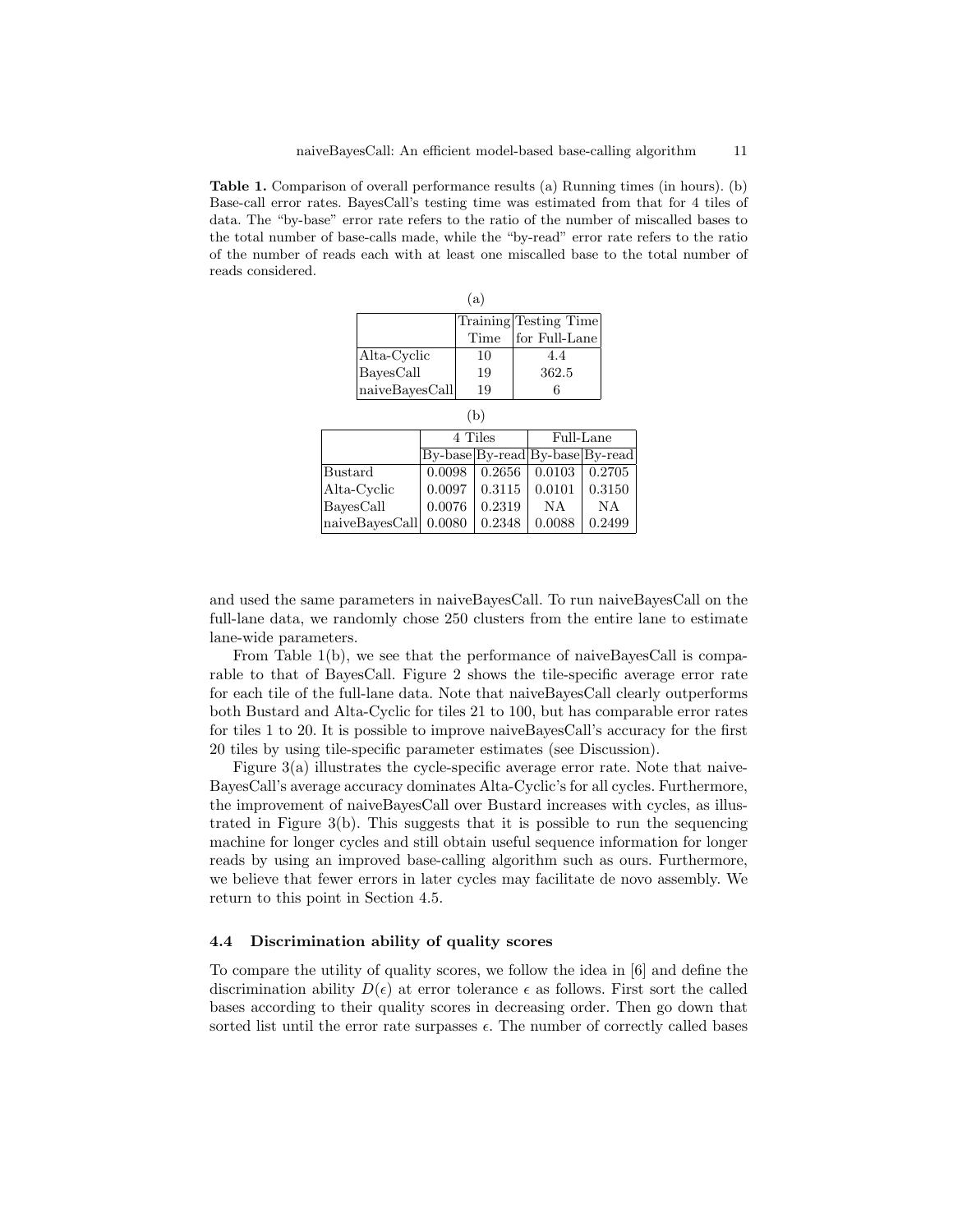

Fig. 2. Title-specific error rates. Our algorithm naiveBayesCall clearly outperforms both Bustard and Alta-Cyclic for tiles 21 to 100, but has comparable error rates for tiles 1 to 20. It is possible to improve naiveBayesCall's base-call accuracy for the first 20 tiles by using tile-specific parameter estimates. (a) By-base error rate for each tile. (b) By-read error rate for each tile.



Fig. 3. Comparison of average base-call accuracy for the full-lane data. Note that naiveBayesCall's average accuracy dominates Alta-Cyclic's for all cycles. Further, The improvement of naiveBayesCall over Bustard increases with cycles. (a) Cycle-specific error rate. (b) Improvement of naiveBayesCall and Alta-Cyclic in cycle-specific error rate over Bustard.

up to this point is defined as  $D(\epsilon)$ . Hence,  $D(\epsilon)$  corresponds to the number of bases that can be correctly called at error tolerance  $\epsilon$ , if we use quality scores to discriminate bases with lower error probabilities from those with higher error probabilities. For any given  $\epsilon$ , a good quality score should have a high  $D(\epsilon)$ . Shown in Figure 4 is a plot of  $D(\epsilon)$  for naiveBayesCall, Alta-Cyclic, and Bustard. As the figure shows, naiveBayesCall's quality score consistently outperforms Alta-Cyclic's. For  $\epsilon < 0.0017$  and  $\epsilon > 0.0032$ , naiveBayesCall's quality score has a higher discrimination ability than Bustard's, while the opposite is true for the intermediate values  $0.0017 < \epsilon < 0.0032$ .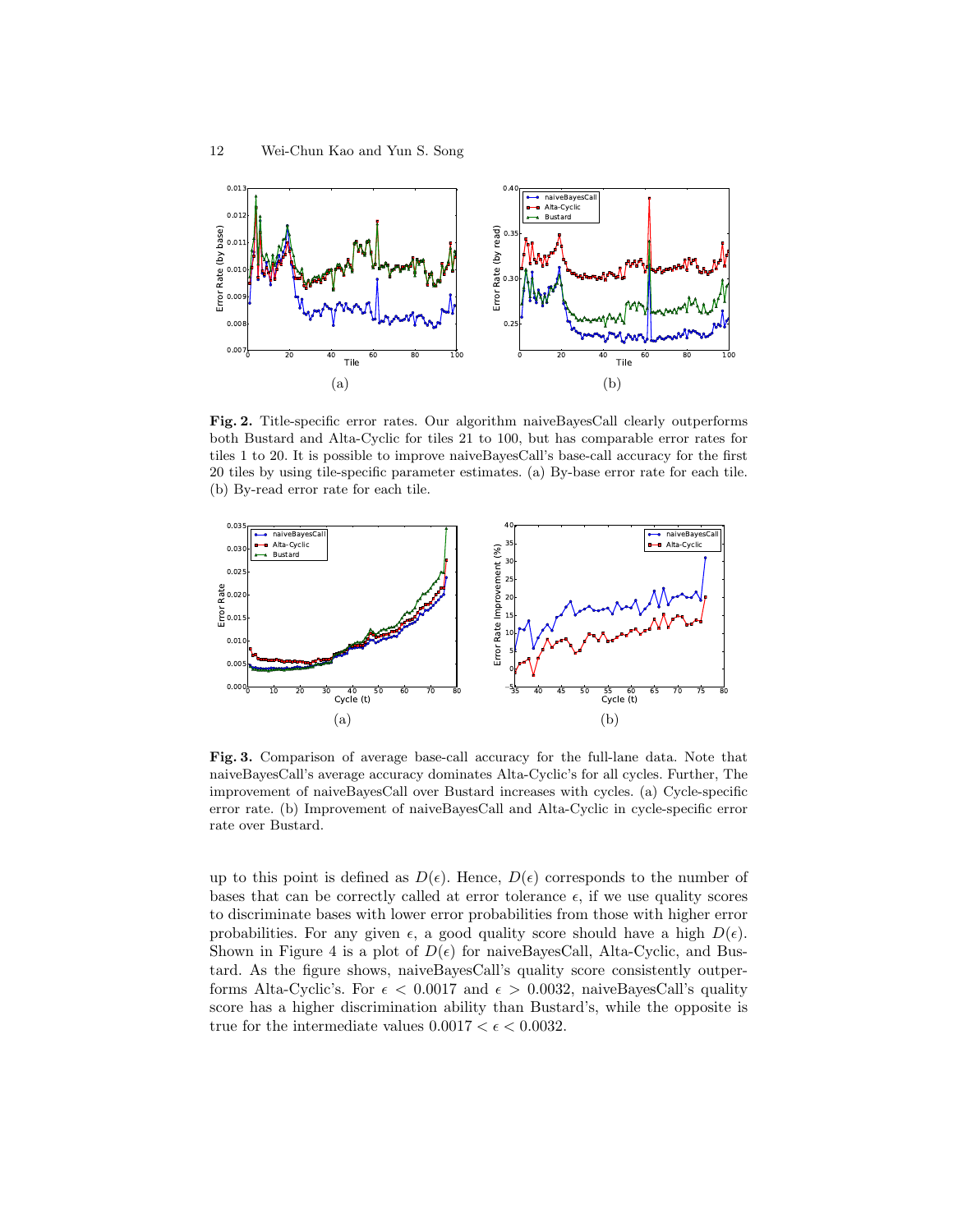

Fig. 4. Discrimination ability  $D(\epsilon)$  of quality scores for the full-lane data.

#### 4.5 Effect of base-calling accuracy on the performance of de novo assembly

Here, we demonstrate how improved base-calling accuracy may facilitate de novo assembly. Because of the short read length and high sequencing error rate, de novo assembly of the next-generation sequencing data is a challenging task. Recently, several promising algorithms [3, 4, 14, 17, 21] have been proposed to tackle this problem. In our study, we used the program Velvet [21] to perform de novo assembly of the reads called by different base-calling algorithms. First, we randomly chose a set of clusters from the 4-tile data without doing any filtering. Then, we base-called those clusters using each of Bustard, Alta-Cyclic, BayesCall, and naive-BayesCall, producing four different sets of base-calls on the same data set. For each set of base-called reads, Velvet was run with the k-mer length set to 55. For a given choice of coverage, we repeated this experiment 100 times. The results are summarized in Table 2, which shows the N50 length, the maximum contig length, and the total number of contigs produced; these numbers were averaged over the 100 experiments. On average naiveBayesCall led to better de novo assemblies than did Bustard or Alta-Cyclic: For 5X and 10X coverages, the performance of naiveBayesCall was similar to that of Bustard's in terms of the N50 and maximum contig lengths, but naiveBayesCall produced significantly more contigs than did Bustard. For 15X and 20X, naive-BayesCall clearly outperformed Bustard in all measures, producing longer and more contigs. The results for BayesCall and naiveBayesCall were comparable.

#### 5 Discussion

Reducing the base-call error rate has important consequences for several subsequent computational problems, including assembly, SNP calling, disease association mapping, and population genomics analysis. In this paper, we have developed new algorithms to make our model-based base-calling approach scalable. Being a fully-parametric model, our approach is transparent and provides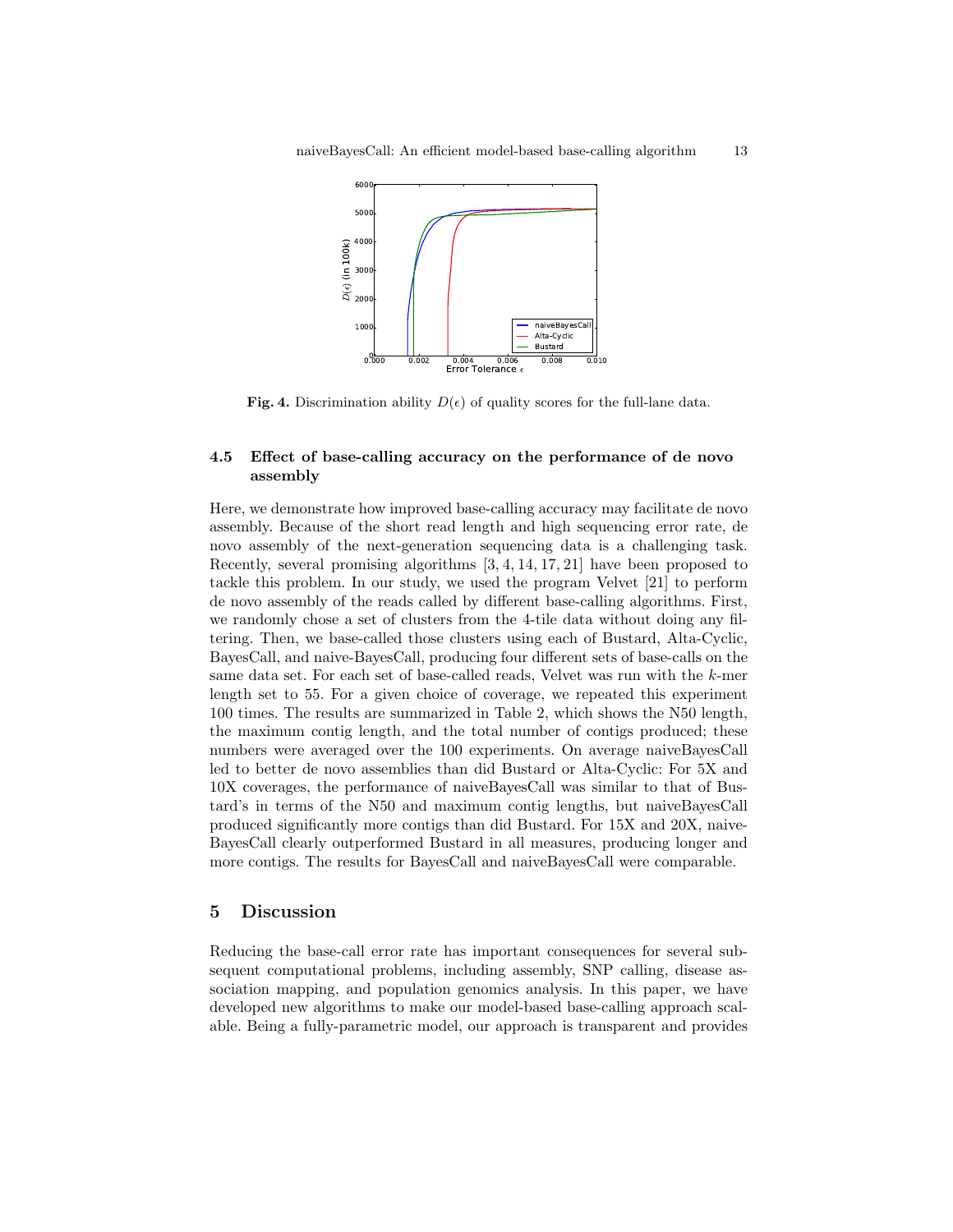#### 14 Wei-Chun Kao and Yun S. Song

Table 2. Average contig lengths resulting from de novo assembly of the 76-cycle PhiX174 data, when different base-calling algorithms are used to produce the input short-reads. The length of the PhiX174 genome is 5386 bp, and Velvet [21] was used to perform the assembly. N50 is a statistic commonly used to assess the quality of de novo assembly. It is computed by sorting all contigs by their size in decreasing order and adding the length of these contigs until the sum is greater than 50% of the total length of all contigs. The length of the last added contig is reported as N50. A larger N50 indicates a better assembly. Also shown are the maximum contig length (denoted "Max") and the total number of contigs (denoted "#Ctgs").

| $Cov-$ | Alta-Cyclic<br>Bustard |      | BayesCall     |     |      | naiveBayesCall          |     |      |                         |     |      |             |
|--------|------------------------|------|---------------|-----|------|-------------------------|-----|------|-------------------------|-----|------|-------------|
| erage  | N50-                   |      | $Max \#C$ tgs |     |      | N50 Max $\#\text{Ctes}$ |     |      | N50 Max $\#\text{Ctgs}$ | N50 |      | $Max \#Cts$ |
| 5X     | 145                    | 153  | 277           | 140 | 146  | 251                     | 146 | 156  | 358                     | 146 | 158  | 349         |
| 10X    | 203                    | 368. | -2315         | 200 | 353  | 2148                    | 203 | 368. | 2435                    | 203 | 365  | 2467        |
| 15X    | 352                    | 685- | 4119          | 331 | 637  | 4047                    | 368 | 712  | 4249                    | 371 | 716  | 4263        |
| 20X    | 675                    | 162  | 4941          | 674 | 1119 | 4893                    | 752 | 1246 | 5004                    | 750 | 1259 | 5015        |

quantitative insight into the underlying sequencing process. The improvement in base-call accuracy delivered by our algorithm implies that it is possible to obtain longer reads for a given error tolerance.

In our method, it is feasible to estimate parameters using a training set consisting of only a few hundred randomly chosen clusters. We believe that naive-BayesCall's ability to estimate local parameters using a small number of clusters should allow one to take into account the important differences between different tiles and lanes (recall the results discussed in Section 4.3). One possible approach to take in the future is to partition the lane into several regions and estimate region-specific parameters. Further, adopting the following strategy may work well: Estimate lane-wide parameters using a small number of clusters randomly chosen from the entire lane. Then, obtain tile-specific or region-specific parameter estimates by initializing with the lane-wide estimates and by performing a few iterations of the expectation-maximization algorithm (as described in [9]) using a small number of clusters from the tile or region. We believe that the accuracy of naiveBayesCall can be improved significantly by using tile-specific or region-specific parameter estimates.

# Acknowledgments

We thank Kristian Stevens for useful discussion. This research is supported in part by an NSF CAREER Grant DBI-0846015, an Alfred P. Sloan Research Fellowship, and a Packard Fellowship for Science and Engineering.

#### References

1. D. R. Bentley. Whole-genome re-sequencing. Curr. Opin. Genet. Dev., 16:545–552, 2006.